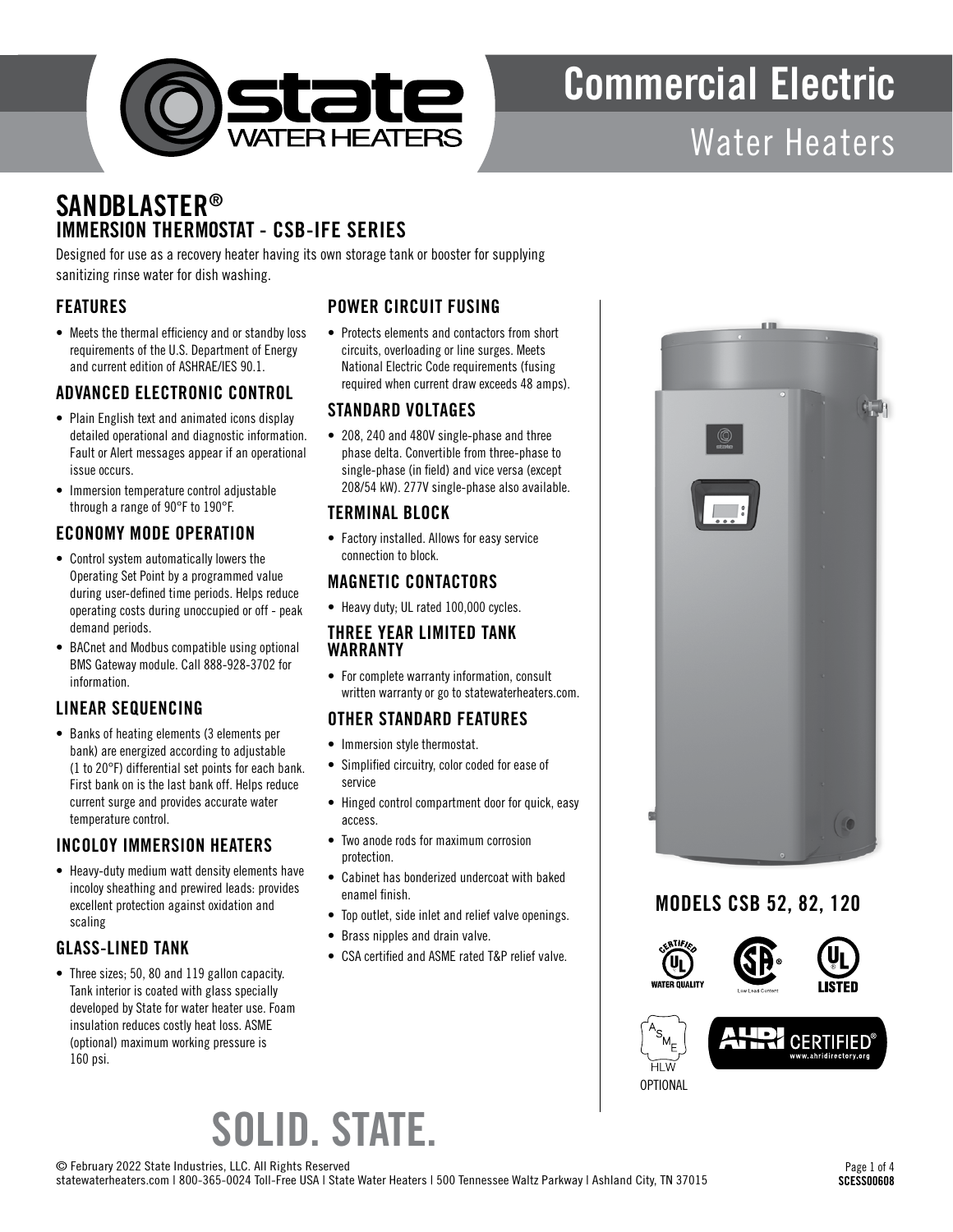

### Commercial Electric Water Heaters

#### OPTIONS:

- ASME 160 psi (1103 kPa) tank construction.
- UL Listed conversion kits to adjust voltage and kW requirement in the field before and after installation.
- Manifold kits for multiple tank installations. Two heaters -part # 100109231, three heaters- part # 100109232 and four heaters- part # 100109233.
- International voltages 220, 380, 400, 415, 575, and 600 volts, three phase available with Y connected elements.



#### ROUGH-IN DIMENSIONS

| <b>Model Number</b> | <b>Tank Capacity</b> |       |               |           | <b>Dimensions</b> | Inlet/Outlet (NPT) | <b>Approx. Shipping Weight</b> |           |               |     |     |
|---------------------|----------------------|-------|---------------|-----------|-------------------|--------------------|--------------------------------|-----------|---------------|-----|-----|
|                     |                      |       |               |           | Ð                 |                    |                                |           |               | u   |     |
|                     | gal.                 | litre | <b>Inches</b> | <b>MM</b> | <b>Inches</b>     | <b>MM</b>          | <b>Inches</b>                  | <b>MM</b> | <b>Inches</b> | lbs | kG  |
| $CSB-52$            | 50                   | 189   | $55 - 3/4$    | 142       | $21 - 3/4$        | 55.2               | 27                             | 68.6      | $1 - 1/4$     | 265 | 120 |
| $CSB-82$            | 80                   | 302   | $60 - 1/4$    | 153       | $25 - 1/2$        | 64.8               | 31                             | 78.7      | $1 - 1/4$     | 280 | 127 |
| <b>CSB-120</b>      | 119                  | 450   | $62 - 1/4$    | 158.1     | $29 - 1/2$        | 75                 | 35                             | 88.9      | $1 - 1/4$     | 390 | 177 |

For ASME Construction add "A" to the end of the model number (example: CSB-52-24 IFEA).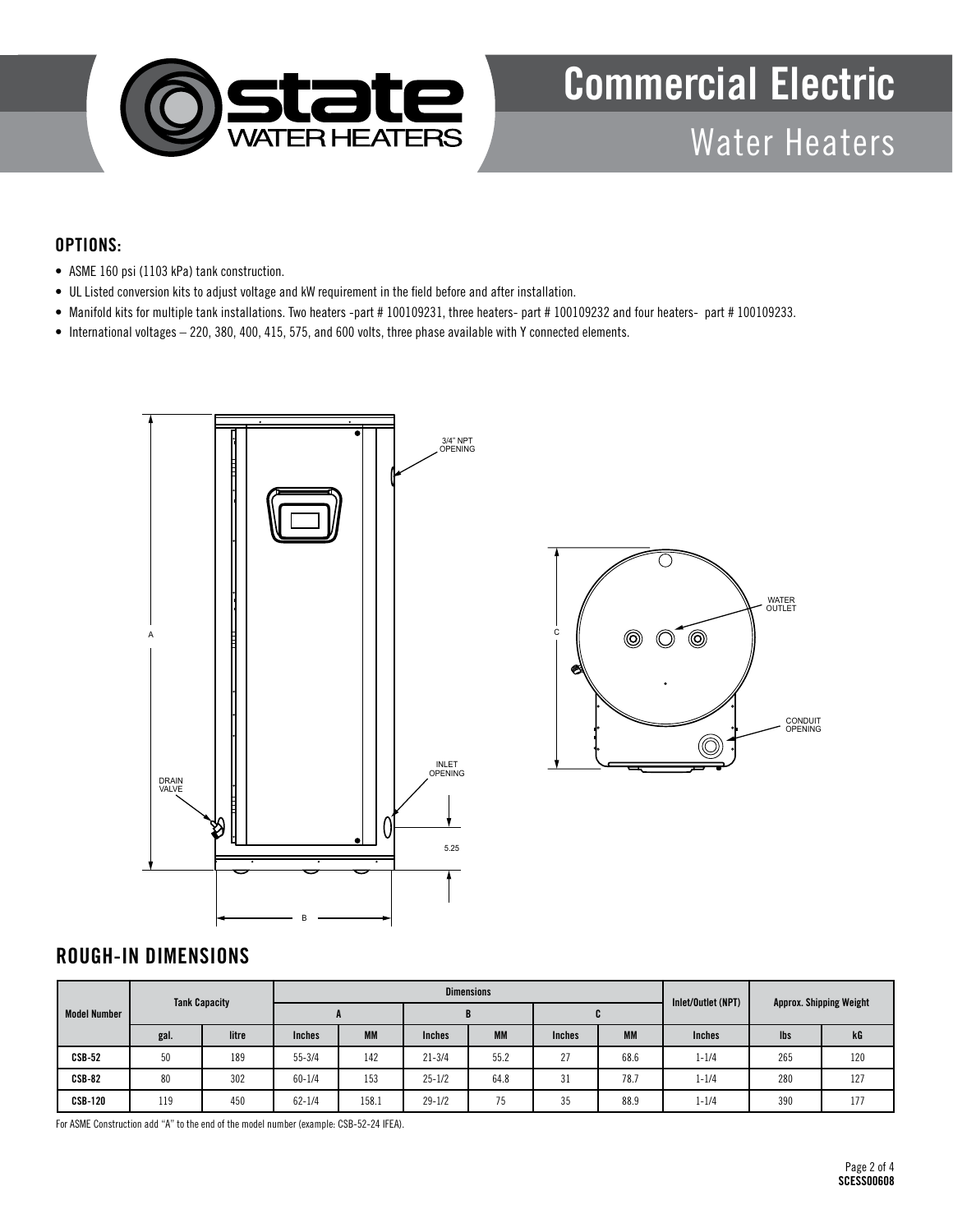

## Commercial Electric

Water Heaters

#### RECOVERY CAPACITIES

| <b>Standard</b><br>kW Input | <b>BTU/Hour</b> | $30^{\circ}$ F | $40^{\circ}$ F | $50^{\circ}$ F | $60^{\circ}$ F | $70^{\circ}$ F | $80^{\circ}$ F | $90^{\circ}$ F | $100^{\circ}$ F | $110^{\circ}F$            | $120^\circ F$ | $130^\circ F$  | $140^\circ$ F  |
|-----------------------------|-----------------|----------------|----------------|----------------|----------------|----------------|----------------|----------------|-----------------|---------------------------|---------------|----------------|----------------|
|                             |                 | $17^{\circ}$ C | $22^{\circ}$ C | $28^{\circ}$ C | $33^{\circ}$ C | $39^\circ$ C   | $45^\circ$ C   | $50^\circ$ C   | $56^{\circ}$ C  | $61^{\circ}$ <sub>C</sub> | $67^\circ$ C  | $72^{\circ}$ C | $78^{\circ}$ C |
| 12.3                        | 41.980          | 168            | 126            | 101            | 84             | 72             | 56             | 50             | 46              | 42                        | 39            | 36             | 63             |
|                             |                 | 636            | 477            | 382            | 318            | 273            | 238            | 212            | 189             | 174                       | 159           | 148            | 136            |
| 13.5                        | 46,075          | 184            | 138            | 111            | 92             | 79             | 69             | 62             | 55              | 50                        | 46            | 43             | 40             |
|                             |                 | 698            | 523            | 419            | 349            | 299            | 262            | 233            | 209             | 190                       | 174           | 161            | 150            |
| 15                          |                 | 205            | 154            | 123            | 102            | 88             | 77             | 68             | 61              | 56                        | 51            | 47             | 44             |
|                             | 51,195          | 775            | 582            | 465            | 388            | 332            | 291            | 258            | 233             | 211                       | 194           | 149            | 166            |
|                             | 61,434          | 246            | 184            | 148            | 123            | 105            | 92             | 82             | 74              | 67                        | 62            | 57             | 53             |
| 18                          |                 | 930            | 698            | 558            | 465            | 399            | 349            | 310            | 279             | 254                       | 233           | 215            | 199            |
| 24                          | 81,912          | 328            | 246            | 197            | 164            | 140            | 123            | 109            | 98              | 90                        | 82            | 76             | 70             |
|                             |                 | 1241           | 930            | 744            | 620            | 532            | 465            | 414            | 372             | 338                       | 310           | 286            | 266            |
| 27                          | 92,151          | 369            | 276            | 221            | 185            | 158            | 138            | 123            | 111             | 101                       | 92            | 85             | 79             |
|                             |                 | 1396           | 1047           | 938            | 609            | 509            | 523            | 465            | 410             | 391                       | 340           | 322            | 299            |
|                             | 102,390         | 410            | 307            | 246            | 205            | 176            | 154            | 137            | 123             | 112                       | 102           | 95             | 88             |
| 30                          |                 | 1551           | 1163           | 930            | 775            | 665            | 582            | 517            | 465             | 423                       | 388           | 358            | 332            |
| 36                          | 122,868         | 492            | 369            | 295            | 246            | 211            | 184            | 164            | 148             | 134                       | 123           | 113            | 105            |
|                             |                 | 1861           | 1396           | 1117           | 930            | 798            | 698            | 620            | 556             | 508                       | 465           | 429            | 399            |
|                             | 138,226         | 554            | 418            | 332            | 277            | 237            | 208            | 185            | 166             | 151                       | 138           | 128            | 119            |
| 40.5                        |                 | 2094           | 1570           | 1256           | 1047           | 897            | 785            | 698            | 628             | 634                       | 582           | 537            | 498            |
| 45                          | 153,585         | 615            | 461            | 369            | 307            | 263            | 230            | 205            | 184             | 168                       | 154           | 142            | 132            |
|                             |                 | 2326           | 1745           | 1398           | 1163           | 997            | 872            | 755            | 698             | 634                       | 582           | 537            | 498            |
|                             | 184,302         | 738            | 554            | 443            | 359            | 316            | 277            | 246            | 221             | 201                       | 185           | 170            | 158            |
| 54                          |                 | 2791           | 2094           | 1675           | 1396           | 1196           | 1047           | 930            | 837             | 761                       | 696           | 644            | 598            |

Figured at 1 kW (3413 BTU) = 4.1 Gallons at  $100^{\circ}$ F temperature rise.